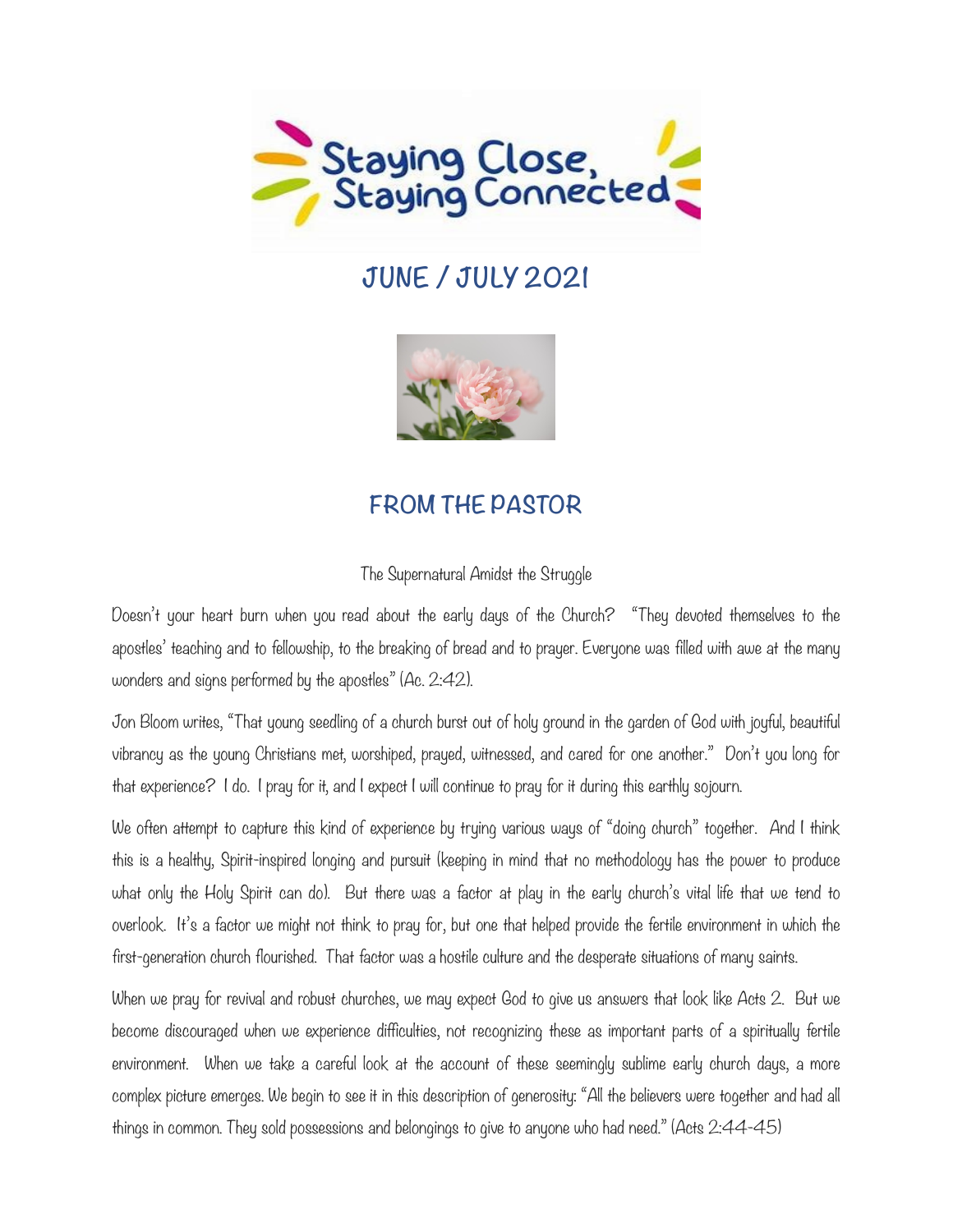What was happening that prompted this outbreak of possession-sharing? A significant number of Christians were experiencing significant material needs. Why? Because not everybody was looking upon them with favor. Luke reports that these Christians had "favor with all the people" (v. 47). But let's remember that this "favor" was fickle, was by no means universal, and did not last long. There was a brief window of favor with the same people who had also favored the miracle-working Jesus, until he said hard things, or was arrested, condemned, and executed. They likely favored the church in large measure due to the apostles' awe-inspiring miracles. But we see this favor-window close as soon as we get to Acts  $4$  – when the persecution really begins.

The remarkable generosity of Christians was drawn out because of necessity. It's likely that most, if not all, of the new converts, were being kicked out of their synagogues  $-$  the hub of spiritual and social life in Jewish communities  $-$  for becoming followers of Jesus. This was already taking place during Jesus's lifetime. Surely it was happening in the months after Jesus's crucifixion and resurrection, when the religious leaders were doing their best to snuff out this new "sect."

And that being the case, it's also likely many new Christians were being disowned and disinherited by their families. It's easy to have uninvested favor toward a group until your child or your sibling or your spouse joins, and the social and economic costs become personal. Then painful disruptions begin. And these disruptions would have created immediate housing needs and resulted in many Christians suddenly finding themselves unemployed, since so many businesses were family-based.

In other words, the wonderful generosity did not happen in a vacuum. It was a response to sudden, painful, and desperate needs. Christians possessing this world's goods saw their brothers and sisters in need and could not close their hearts against them because they were filled with God's love. Their desperate need and acute suffering contributed to the remarkable fellowship the believers experienced. Think of the times you've experienced the most intense and precious fellowship with others. How many of those occurred in difficult times in your or someone else's life?

-2-

Yes, the Holy Spirit was moving powerfully in the early church. But like the Spirit often does, he was moving in response to people's faith, which was heightened because of the overwhelming needs and adversity they were facing. Again, when have you experienced the Spirit most powerfully in your life? I imagine it's typically happened when desperation drove you to need and seek him.

We should not romanticize persecution or affliction. They are evils. However, throughout biblical and church history, we find a consistent pattern: "glad and generous hearts" (v. 46) tend to grow best when adversity is part of the church's life. Affliction provides sanctifying opportunities for us to experience the love of Christ in very personal ways, as we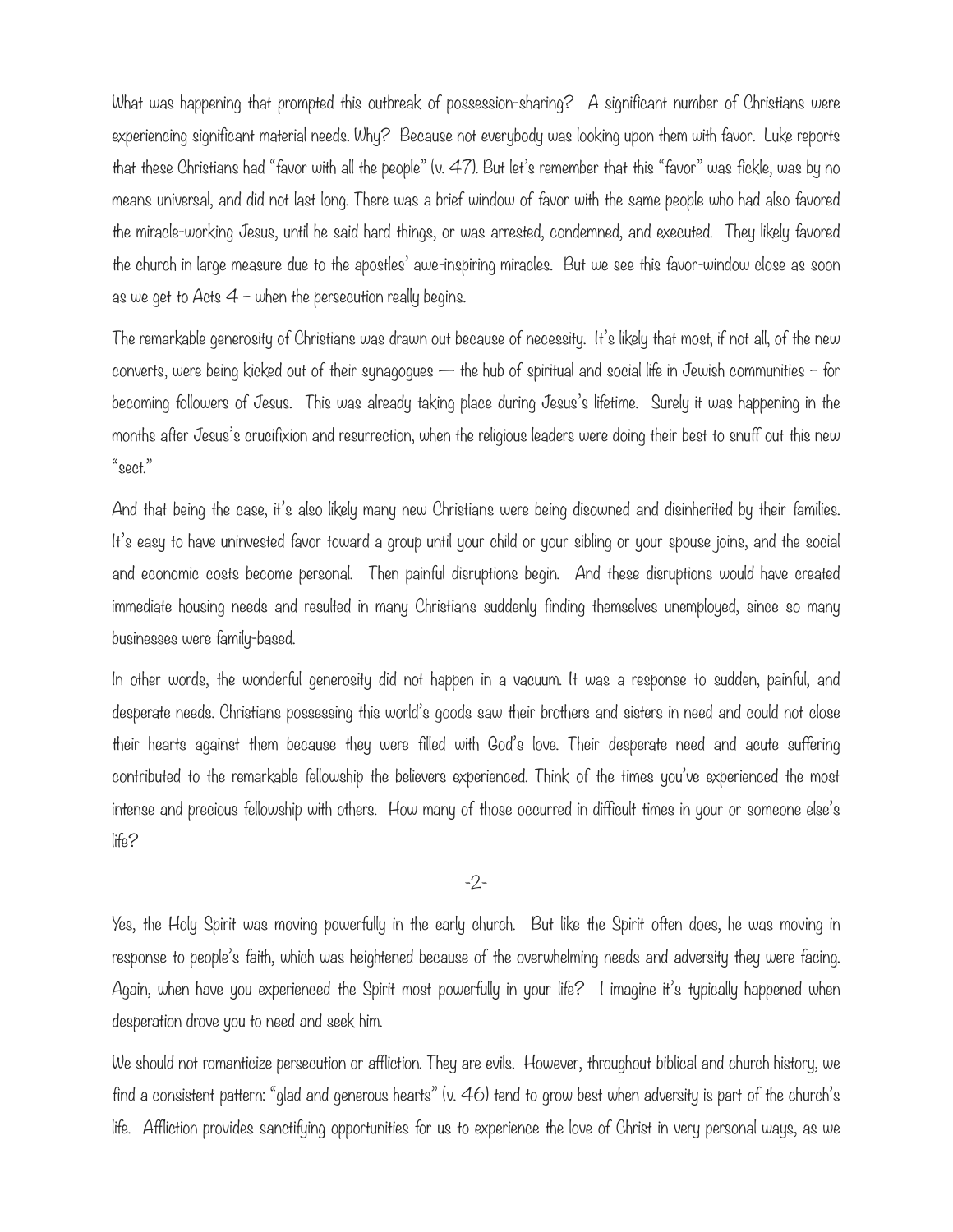extend it to and receive it from one another – opportunities to demonstrate the gospel visibly to a watching world. In other words … the gospel becomes more real to us the more we feel our need of it.

So let's keep seeking the Spirit for guidance … for strength … for revival! And let's keep longing to be like that radically loving, generously giving, passionately praying, boldly witnessing community of first-generation saints! But let's remember the hostile, painful, desperate context in which the church was born. And as we pray, let us remember Peter's words that came from personal experience: "Do not be surprised at the trial when it comes upon you to test you, as though something strange were happening to you." (1 Peter 4:12). It is quite likely we are experiencing God's [unexpected answers](https://www.desiringgod.org/articles/the-unexpected-answers-of-god) to our prayers.

Pastor Chris

### **News From the Deacons**

The Riverlawn deacons met on May 23rd. We are working on plans to do **Hero Baskets** to let our local heroes know that we appreciate them and all they have done for our community during the pandemic! More information will be coming in July on how the congregation can help connect with our community through the Hero Baskets. The next deacons meeting will be held on Sunday, August 8th after church.



### **-3- GUIDELINES FROM THE SESSION**

### **The Doors Are Open! Come On In!**

By now I'm sure many of you have already heard the exciting news. On May  $30<sup>th</sup>$  we returned to the sanctuary for our services of worship!

A few things to note:

Now that we are back inside we ask that you please review the previously sent Informational Letter regarding Sanctuary Worship – including the health and safety procedures that will be in effect now that we are worshipping inside. The updated Informational Letter can be found on our website at <u>[www.RiverlawnChurch.org](http://www.RiverlawnChurch.org)</u>.

• At this time, while indoors, masks are to be worn, including during worship, and physical distancing observed (family units may sit together).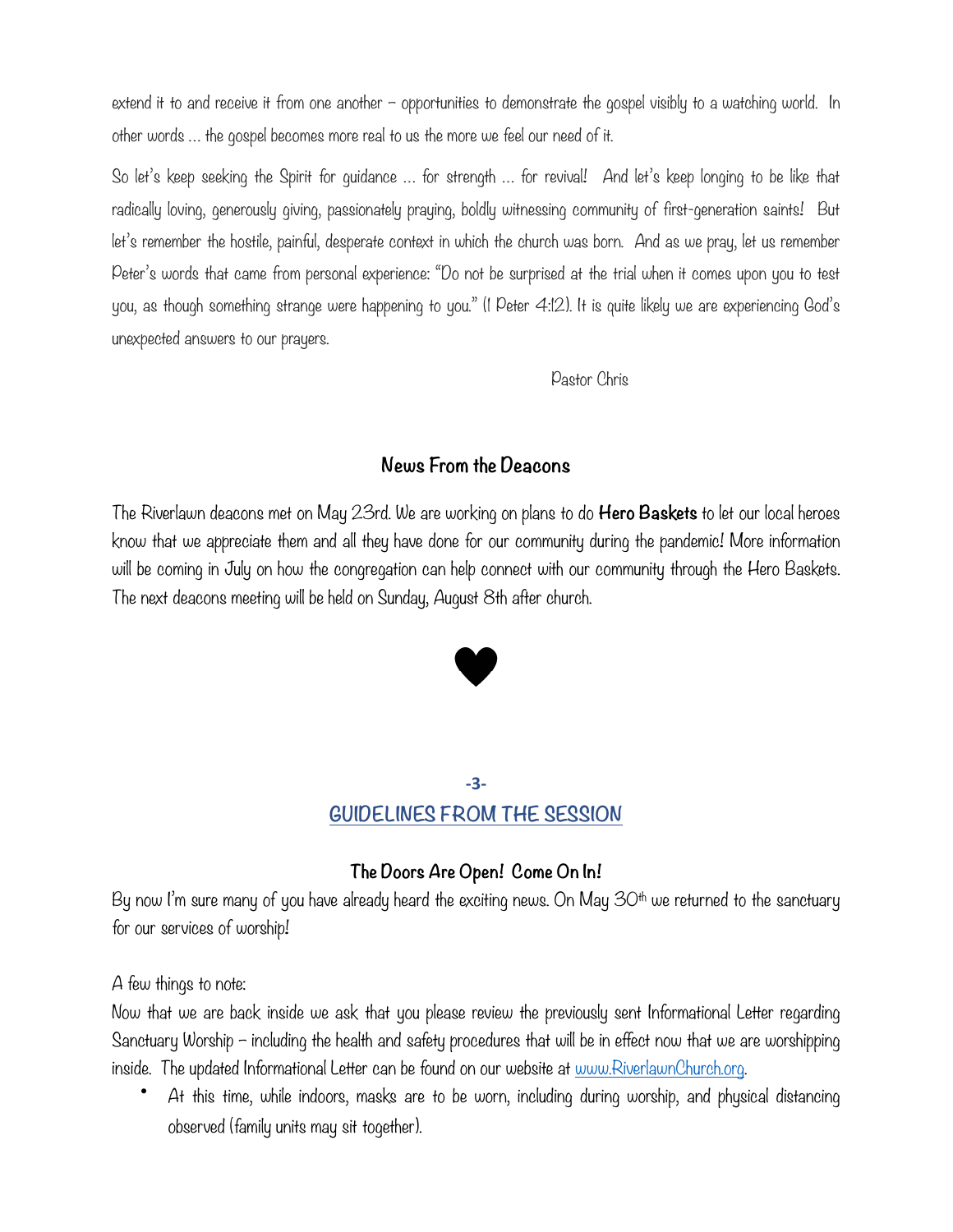- There will be singing! Come ready to lift your voices to the Lord!
- There will be Jr. Church in the gym! (For the time being, Jr. Church will be in the same format as when the worship services were outdoors. At 10:25 AM, the children will enter the gym wearing masks and Jr. Church will take place for the duration of the worship service.
- There will be a Nursery! Parents/guardians of children in kindergarten or younger can bring their children to the "toddler nursery" across the hall from the sanctuary prior to the start of the worship service.
- Virtual worship will continue to be offered and shared through the posted recorded worship services.
- The Informational Letter may answer other questions you may have; if not, please contact Pastor Chris or our Elder over Worship, Bill Michael at (304) 741-1736 or [bmichael47@gmail.com.](mailto:bmichael47@gmail.com)
- We are hopeful, prayerful and thankful for the improving health of our communities. In light of advancements, health and safety protocols pertaining to sanctuary worship and indoor activities may be loosened in the near future.

We hope you will join us for worship as we celebrate God's faithfulness and rejoice in his presence as we gather in the house of the Lord!

Pastor Chris and your Riverlawn Session

 $\mathscr{D}$ 

**Dates to Remember June 7 Church-wide time of prayer & fasting – Noon June 27 Session Meeting – 4:00 pm July 5 Church-wide time of prayer & fasting - Noon July 25 Special Offering for our 2 Hospital Ministries August 2 Church-wide time of prayer & fasting - Noon August 8 Deacons Meeting - Following worship** -4-

## **An invitation from First Presbyterian in St. Albans**

Riverlawn members are invited to join First Church's VBS program: "Treasured: Discovering You're Priceless to God." The dates are June 24 through 27 --- Thursday & Friday evening, Saturday morning & outdoor worship on Sunday. All ages are invited. Call their church office for more information (304.727.2241).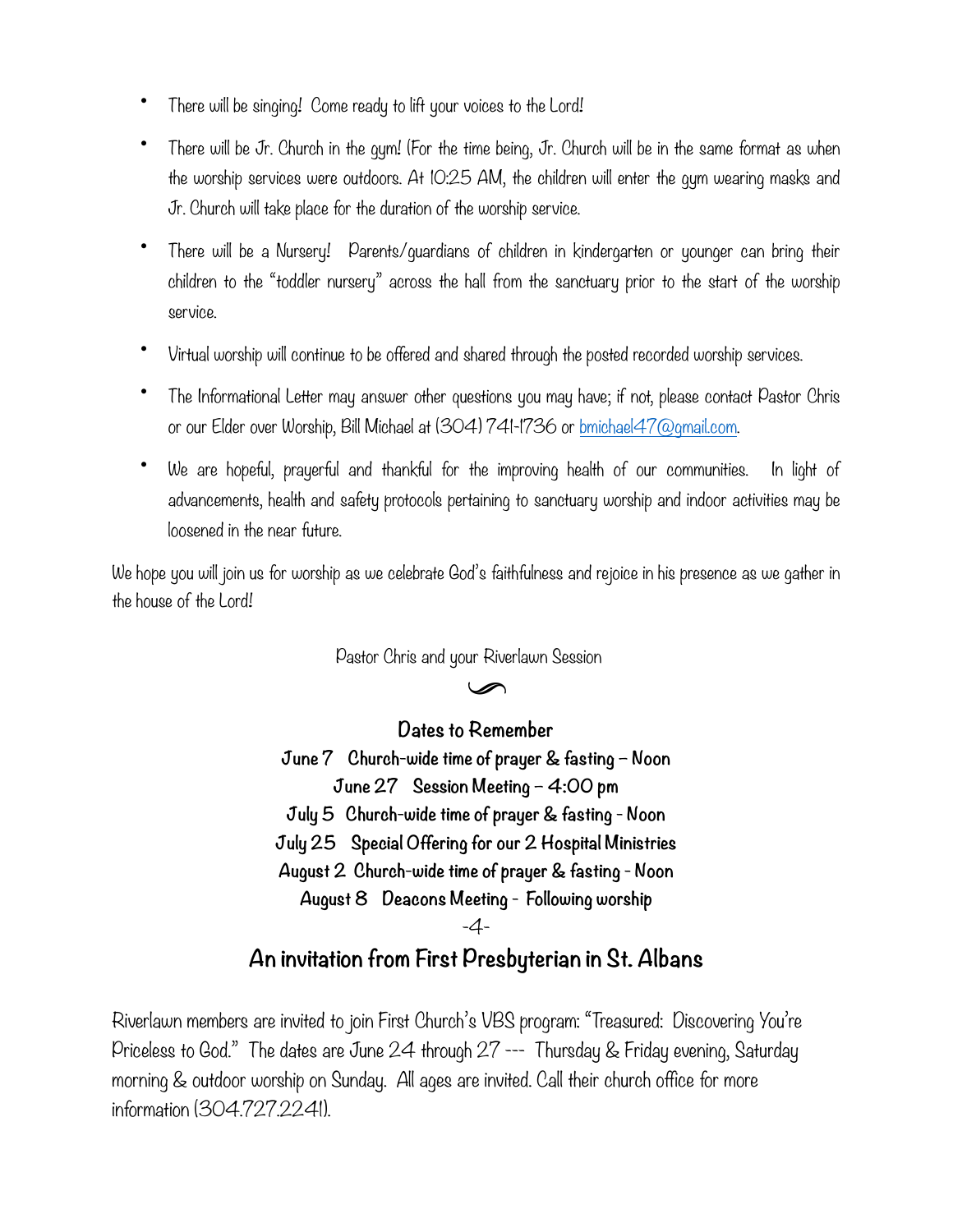

**Maryssa Rogers** from St. Albans High School **Sarai Cook** from West Virginia State University

### **JUNE BIRTHDAYS**

1 Shelby Sherman 6<sup>th</sup> Yilmar Moreno Janet Young Courtney Keller 9<sup>th</sup> June Paxton

Sandra Cottle

12<sup>th</sup> Maryssa Rogers 28<sup>th</sup> Brody

| 16th             | Randy Dodrill |
|------------------|---------------|
| 17 <sup>th</sup> | Janet Wehrle  |
| 20th             | Pam Johnson   |
|                  | Lakyn Kilbert |
| $2$ st           | Dennis Emmett |
|                  | Barb Hughes   |
|                  | Brodu Sneed   |



# **JULY BIRTHDAYS**

| 9 <sup>th</sup> Hannah Marcum  | 23 <sup>rd</sup> | Mary Lee Dehart  |                       |  |
|--------------------------------|------------------|------------------|-----------------------|--|
| I <sup>th</sup> Nikole Kilbert |                  |                  | $24th$ Bill Bryan     |  |
| $16th$ Jason Barnes            |                  |                  | $25th$ Emily Wandling |  |
| 18 <sup>th</sup> Sarai Cook    |                  |                  | $26th$ Jamie Albert   |  |
| $19th$ Ron Nestor              |                  | 30 <sup>th</sup> | Dustin Campbell       |  |
| 22nd Joyce Ryan                |                  |                  |                       |  |

-5-

## **FROM OUR MEMBERS**